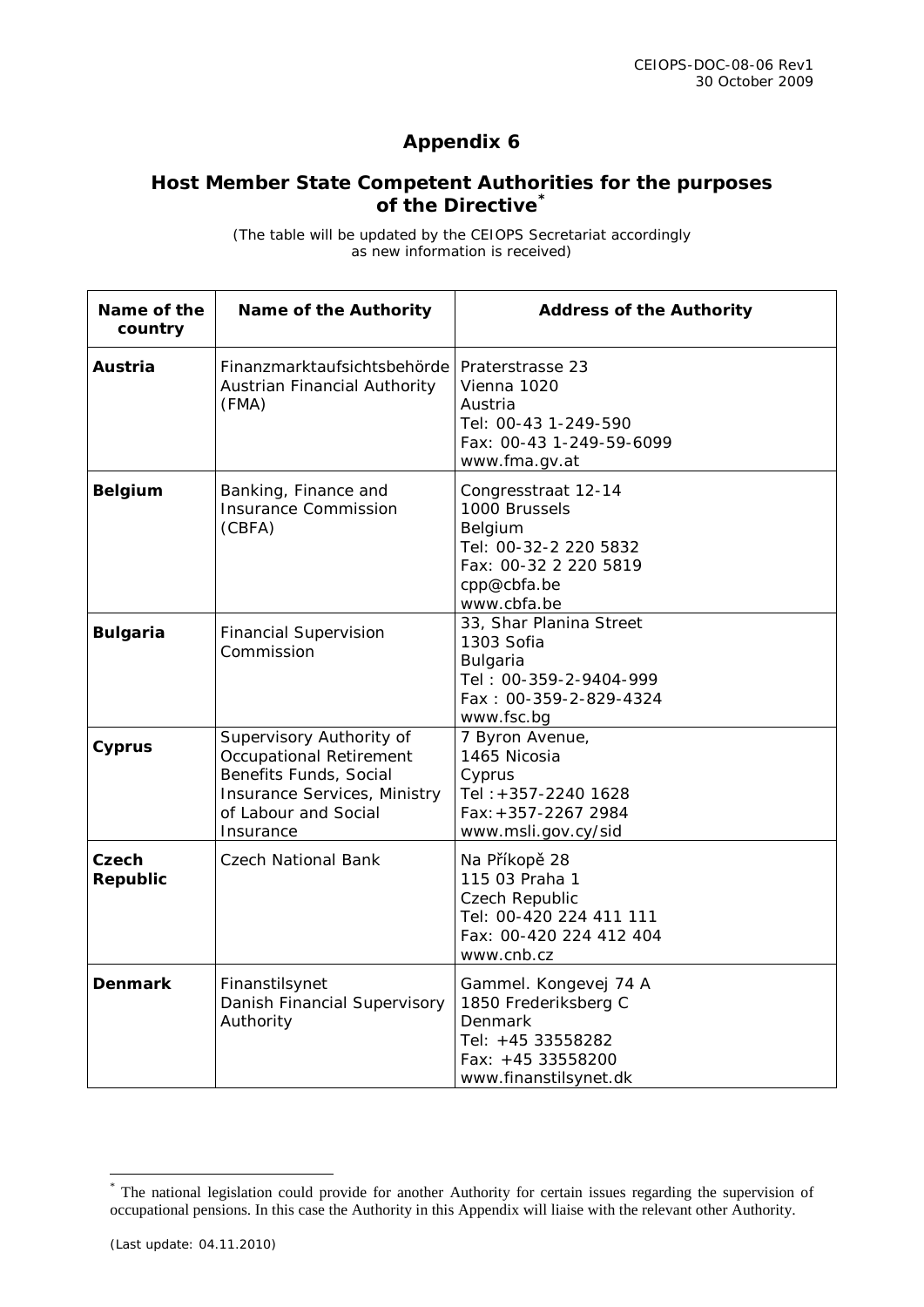| Estonia        | <b>Financial Supervision</b><br>Authority                                                                                                 | Sakala Street 4<br>15030 Tallinn<br>Estonia<br>Tel: +372 66 80 500<br>Fax: +372 66 80 501<br>notification@fi.ee<br>www.fi.ee                                                                     |
|----------------|-------------------------------------------------------------------------------------------------------------------------------------------|--------------------------------------------------------------------------------------------------------------------------------------------------------------------------------------------------|
| <b>Finland</b> | Vakuutusvalvontavirasto<br><b>Insurance Supervisory</b><br>Authority                                                                      | Mikonkatu 8.<br>PL/P.O. Box 449<br>00101 Helsinki<br>Finland<br>Tel: 00-358-9 4155 9542<br>Fax: 00-358-9 4155 9660<br>kirjaamo@vakuutusvalvonta.fi<br>www.vakuutusvalvonta.fi                    |
| <b>France</b>  | Autorité de Controle des<br>Assurances et des Mutuelles<br>(ACAM)                                                                         | 61, rue Taitbout<br>75436 PARIS CEDEX 09<br>France<br>Tel: 00-33 1 55 50 41 41<br>Fax: 00-33 1 55 50 41 50<br>www.acam-france.fr                                                                 |
|                | Comité des entreprises<br>d'assurance                                                                                                     | Direction générale du Trésor et da la politique<br>économique<br><b>Bureau ASSUR2</b><br>Télédoc 324<br>139, rue de Bercy<br>75012 Paris<br>France<br>Tel: 00-33 1 44 87 22 42<br>www.ceassur.fr |
| Germany        | Bundesanstalt für<br>Finanzdienstleistungsaufsicht<br>(BaFin)                                                                             | Abteilung VA 1<br>Graurheindorfer Str. 108<br>53117 Bonn<br>Germany<br>Tel: 00-49-228 4108-0<br>Fax: 00-49-228 4108-1550<br>poststelle@bafin.de<br>www.bafin.de                                  |
| Greece         | Ministry of Employment and<br>Social Protection, General<br>Directorate for Social<br>Security, Directorate for<br>occupational Insurance | 29 Stadiou Street/Place Kanning<br>10110 Athens<br>Greece<br>Tel: 00 30 210 3368006<br>Fax: 00 30 210 3368025<br>www.gge.gr                                                                      |
| Hungary        | Hungarian Financial<br>Supervisory Authority<br>Pénzügyi Szervezetek Állami<br>Felügyelete                                                | Krisztina körút 39<br>Budapest 1013<br>Hungary<br>Tel: 00-361-489-9100<br>Fax: 00-361-489-9102<br>pszaf@pszaf.hu<br>www.pszaf.hu                                                                 |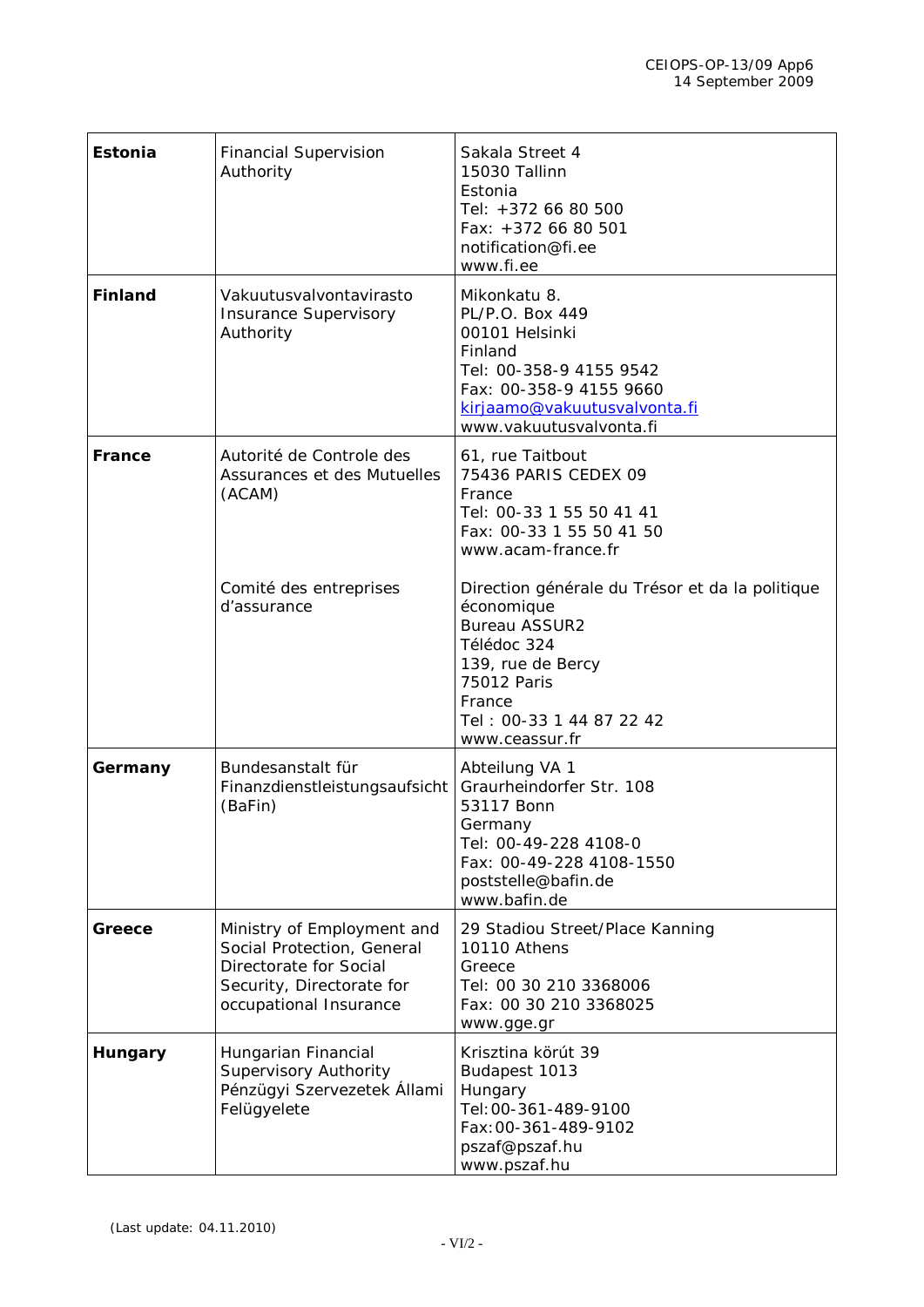| Iceland         | The Financial Supervisory<br>Authority                                     | Suðurlandsbraut 32<br>108 Reykjavík<br>Iceland<br>Tel: +(354) 525 2700<br>Fax: +(354) 525 2727<br>www.fme.is                                                     |
|-----------------|----------------------------------------------------------------------------|------------------------------------------------------------------------------------------------------------------------------------------------------------------|
| <b>I</b> reland | The Pensions Board                                                         | Verschoyle House<br>28/30 Lr Mount St. Dublin 2<br>Ireland<br>Tel: 00-353 1 613 1900<br>Fax: 00 353 1 631 8602<br>iorps@pensionsboard.ie<br>www.pensionsboard.ie |
| <b>Italy</b>    | Commissione di Vigilanza sui<br>Fondi Pensione<br>(COVIP)                  | Via in Arcione 71<br>00187 Roma<br>Italy<br>Tel: 00-39 06 69506 1<br>Fax: 00-39 06 69506 271<br>www.covip.it                                                     |
| Latvia          | <b>Financial and Capital Market</b><br>Commission                          | KUNGU iela 1<br><b>1050 RIGA</b><br>LATVIA<br>Tel: 00-371-777-4800<br>Fax: 00-371 722 5755<br>fktk@fktk.lv<br>www.fktk.lv                                        |
| Liechtenstein   | <b>Financial Market Authority</b>                                          | Heiligkreuz 8, P.O.Box 279<br>LI-9490 Vaduz, Principality of Liechtenstein<br>Tel. 00 423 236 7373<br>Fax. 00 423 236 7376<br>www.fma-li.li                      |
| Lithuania       | <b>Insurance Supervisory</b><br>Commission of the Republic<br>of Lithuania | Ukmerges str. 222<br>07157 Vilnius<br>Lithuania<br>Tel: 370 5 243 1370<br>Fax: 370 5 243 1399<br>www.dpk.lt                                                      |
|                 | <b>Lithuanian Securities</b><br>Commission                                 | Konstitucijos Av. 23<br>08105 Vilnius<br>Lithuania<br>Tel: 00-370 5 272 50 91<br>Fax: 00-370 5 272 50 89<br>vpk.info@vpk.lt<br>www.lsc.lt                        |
| Luxembourg      | Inspection Générale de la<br>Sécurité Sociale (IGSS)                       | 26, rue Zithe<br>2763 Luxemburg<br>Tel. 00 352 47 86 377<br>Fax: 00 352 49 49 07<br>jean-paul.wictor@igss.etat.lu                                                |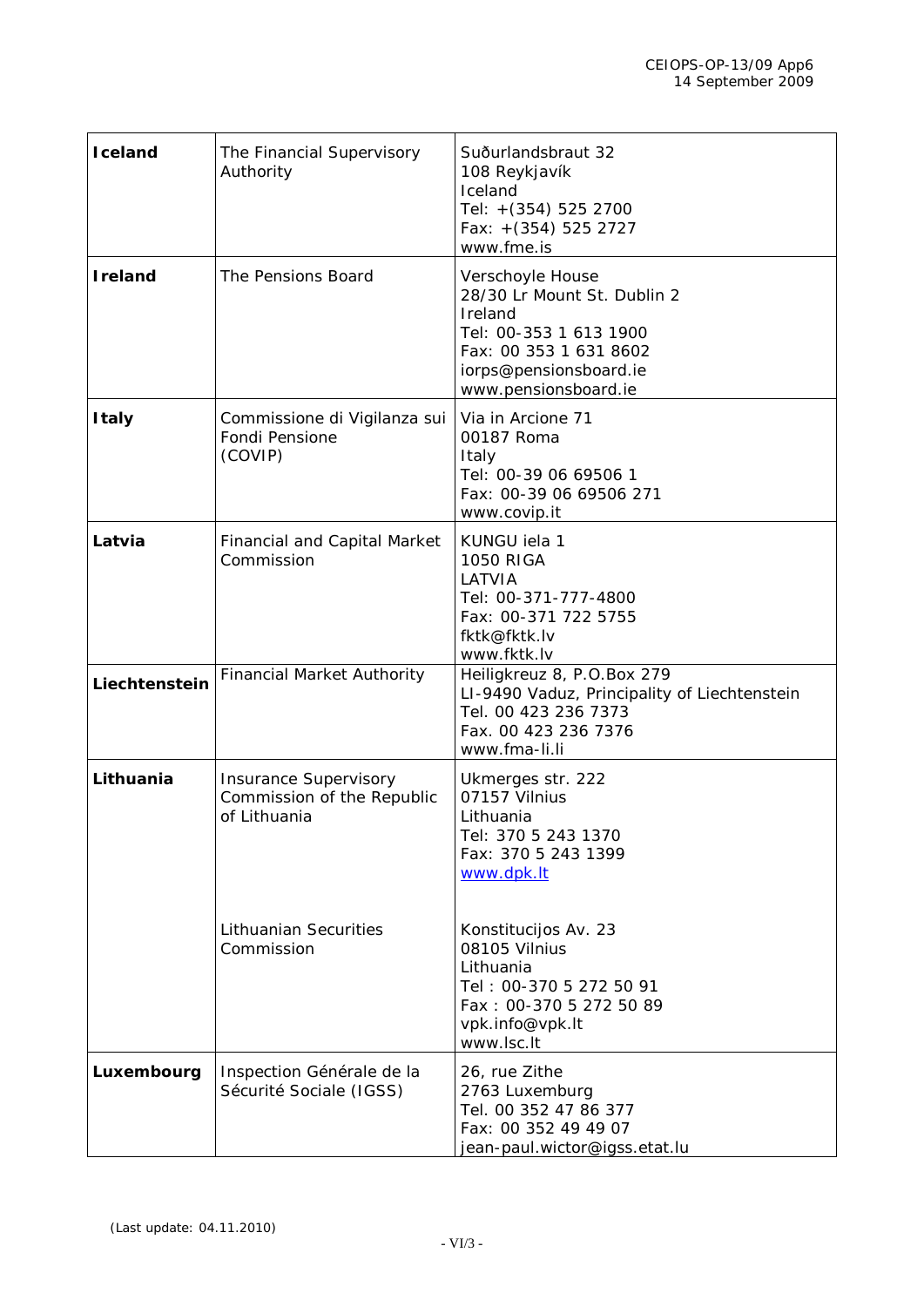| Malta              | <b>Malta Financial Services</b><br>Authority (MFSA)                                                                                                                                              | Pensions Unit<br>Notabile Road<br>Attard BKR 14<br>Malta<br>Tel: +356 21 441 155<br>Fax: +356 21 441 188<br>Contact person: Marianne Scicluna<br>mscicluna@mfsa.com.mt<br>www.mfsa.com.mt |
|--------------------|--------------------------------------------------------------------------------------------------------------------------------------------------------------------------------------------------|-------------------------------------------------------------------------------------------------------------------------------------------------------------------------------------------|
| <b>Netherlands</b> | De Nederlandsche Bank<br>(Prudential supervision)                                                                                                                                                | P.O. Box 98<br>1000 AB Amsterdam<br>(Visiting address: Westeinde 1, Amsterdam)<br>The Netherlands<br>Tel: 00-31 20 524 9111<br>Fax: 00-31 20 524 2500<br>info@dnb.nl<br>www.dnb.nl        |
|                    | The Netherlands Authority<br>for the Financial Markets<br>(Conduct of business<br>supervision/information<br>requirements)<br>Note: All communications directed<br>through De Nederlandsche Bank | P.O. Box 11723<br>Vijzelgracht 50<br>1001 GS Amsterdam<br>Tel: 00-31 20 797 2310<br>Jan.vanMiltenburg@afm.nl<br>www.afm.nl                                                                |
| <b>Norway</b>      | Kredittilsynet<br>The Financial Supervisory<br>Authority of Norway                                                                                                                               | Ostensjoveien 43<br>P.O.Box 100 Bryn<br>0611 Oslo<br>Norway<br>Tel: 00-47 22 939800<br>Fax: 00-47 22 630226<br>post@kredittilsynet.no<br>www.kredittilsynet.no                            |
| Poland             | Komisja Nadzoru<br>Finansowego<br>Polish Financial Supervision<br>Authority                                                                                                                      | PI Powstancow Warszawy 1<br>00-950 Warsaw<br>Poland<br>Tel.: +48 22 33 26 600<br>Fax: +48 22 33 26 793 (602)<br>knf@knf.gov.pl<br>www.knf.gov.pl                                          |
| Portugal           | Instituto de Seguros de<br>Portugal                                                                                                                                                              | Av. da República, 76<br>1600-205 Lisboa<br>Portugal<br>Tel: 00-351-217-903-100<br>Fax: 00-351-217-932-837<br>supervisao@isp.pt<br>www.isp.pt                                              |